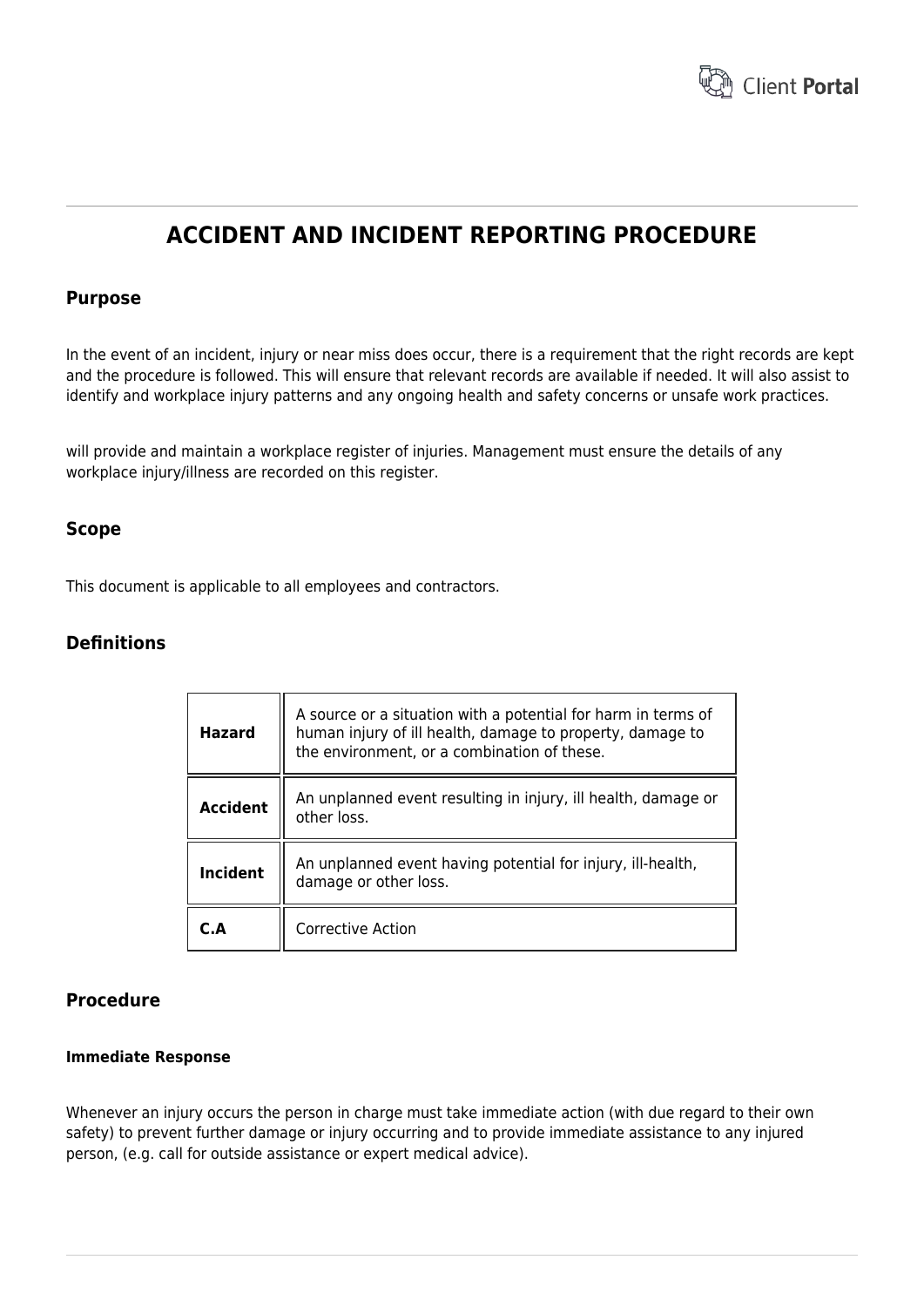

In the case of an emergency, an ambulance will be called to attend the location. If it is not an emergency, the person in charge will organise for the affected worker to be transported to a medical practitioner/centre as soon as possible, or for on-site first aid treatment to be given.

Where necessary, management will undertake an investigation into any work related injury/illness within 24 hours. The purpose of any such investigation will be to determine the cause/s of the injury/illness (if possible) and recommend measures (if any) to be implemented to eliminate or reduce the probability of re-occurrence.

#### **Employee Responsibilities**

Where any workplace incident, injury/illness or near hit/miss occurs, you must notify management as soon as possible and complete an [FOR19](https://www.hrtemplates.com.au/form_templates/hr-for19-accident-incident-form/) Accident/Incident Report Form. If the injured worker is unable to report personally because of injury, workers aware of the incident must ensure it is reported. If the employee/contractor is unable to do so, the Health and Safety Representative must fill out the report for any person lacking necessary literacy skills, but must be verified by the person in some way. The form must be completed as soon as possible after the accident has occurred.

You are also responsible for entering the details of any minor workplace injury/illness that requires First Aid treatment on the [FOR30](https://www.hrtemplates.com.au/form_templates/hr-for30-working-from-home-checklist/) **First Aid Treatment Log**. Minor injuries are injuries that;

- Do not result in any loss of work time
- Require professional medical assistance/advice
- Cause damage to property or equipment

For any workplace injury/illness, you are required to undergo medical treatment as necessary. Where the need for treatment is identified whilst at work, management will arrange this treatment. However, where your injury/illness worsens whilst away from the workplace, or over a period of time, you are required to seek medical attention at the earliest opportunity.

If you have suffered any workplace injury/illness that required medical treatment, you must provide a certificate from your treating doctor stating your fitness for duties upon your return to work.

#### **All other Accidents/Incidents/Injuries**

Employees must report any incident to the Health & safety Representative as soon as practicable after the incident/accident and complete the Accident/Incident Investigation Report Form (see Accident/Injury Reporting for a copy of the Form).

If an employee is unable to report personally because of injury, persons aware of the incident must ensure it is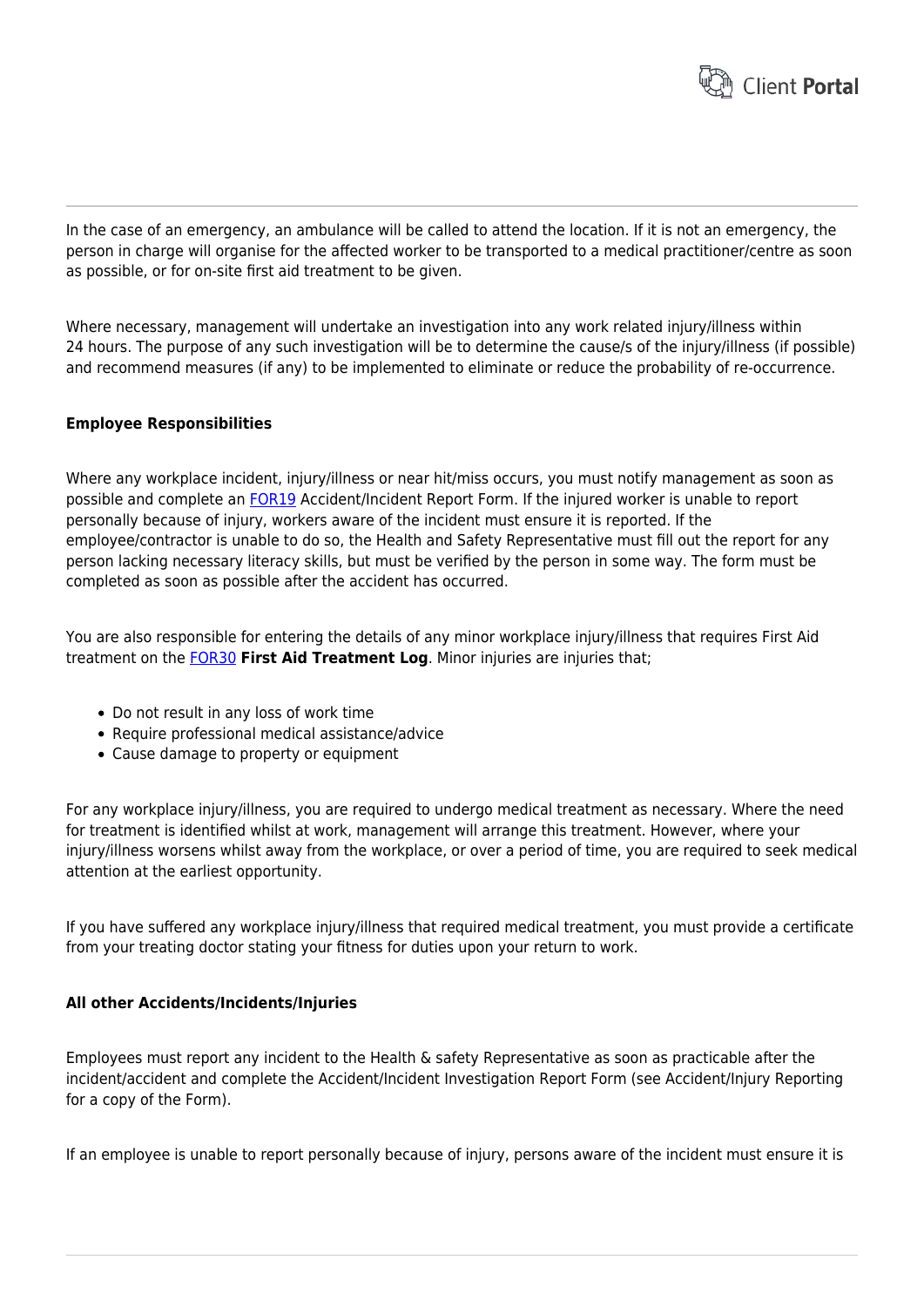

reported. If the employee/contractor is unable to do so, the Health & safety Representative must fill out the "Injured Person Report" section on the employee's or contractors behalf. The Health & safety Representative may fill out the report for any person lacking the necessary literacy skills, but must be verified by the person in some way.

Incidents Where:

- Professional medical assistance/advice is required
- Work time is lost
- Where property is damaged
- Any minor incidents which have a high potential for serious injury

#### **Reporting**

The Health and Safety Representative must advise the Managing Director as soon as possible of any serious accidents.

#### **Fatality/Extremely Serious Injury/Incident**

Where a fatal or extremely serious incident or dangerous occurrence occurs, the Managing Director must be advised immediately to arrange for Safe Work (in the relevant State or Territory) to be notified and any other relevant authority. A written report on a "Notification of Dangerous Occurrence" form must also be provided to Safe Work (in the relevant state) within 24 hours.

#### **Investigation**

#### **All Accidents/Injuries/Incidents**

On receiving a report of an incident/accident, the Health & Safety Representative must either investigate personally or arrange for an investigation to be conducted within 24 hours of the incident, otherwise useful evidence/information may be lost/disposed of etc.

The purpose of the investigation is to identify the factors which resulted in the incident to allow for appropriate corrective actions to be implemented preventing the occurrence of a similar event.

The purpose on any investigation is not to establish blame.

ALL factors that contribute to the incident must be identified to isolate those factors which caused the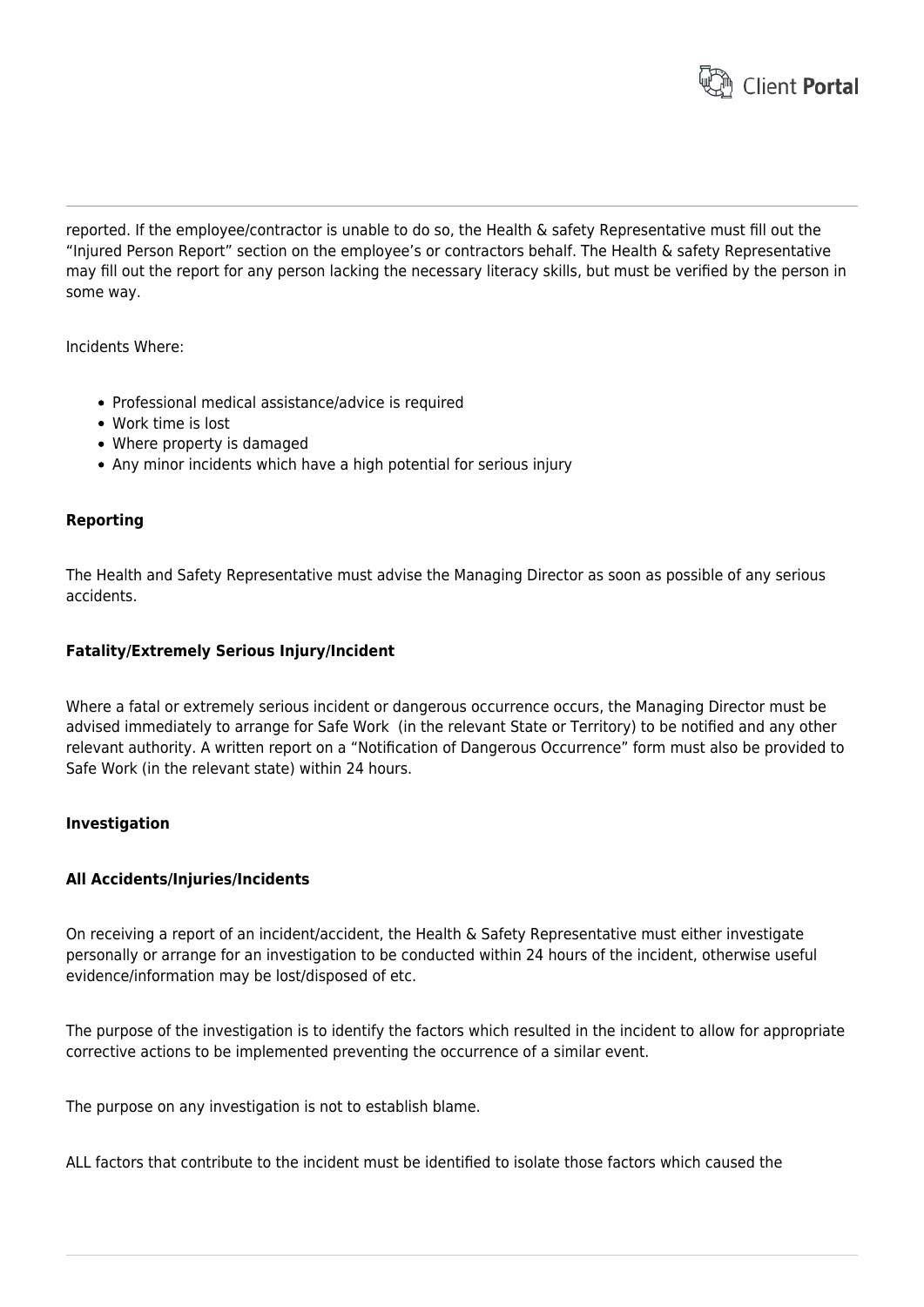

#### occurrence, for example:

- Damage/Injury
- Plant and Equipment
- Environment
- Procedures used
- Any safe working procedures
- Witnesses

Contributing factors may also include:

- Design
- Environment
- **•** Behaviour
- Task

Where possible, photographs should be taken and/or diagrams made and operator manuals retained. Witnesses will be able to provide important information to assist with the investigation and statements will need to be taken from them.

The Health and Safety Representative must consider the contributing factors to determine appropriate corrective action.

The "Accident/Incident Investigation Report" should be completed and forward with all other relevant paperwork, to the Managing Director. Additional information should be attached if the space on the form is insufficient.

The Health and Safety Representative must follow-up to ensure the effectiveness of the controls implemented to prevent further accidents/incidents.

### **Responsibilites**

| Nominated OHS/First Aid     | Treat accidents/incidents. Report on<br>Accident/Incident form. Organise<br>any follow up or medical treatment |
|-----------------------------|----------------------------------------------------------------------------------------------------------------|
| Personnel/[RelevantManager] | that may be required.                                                                                          |